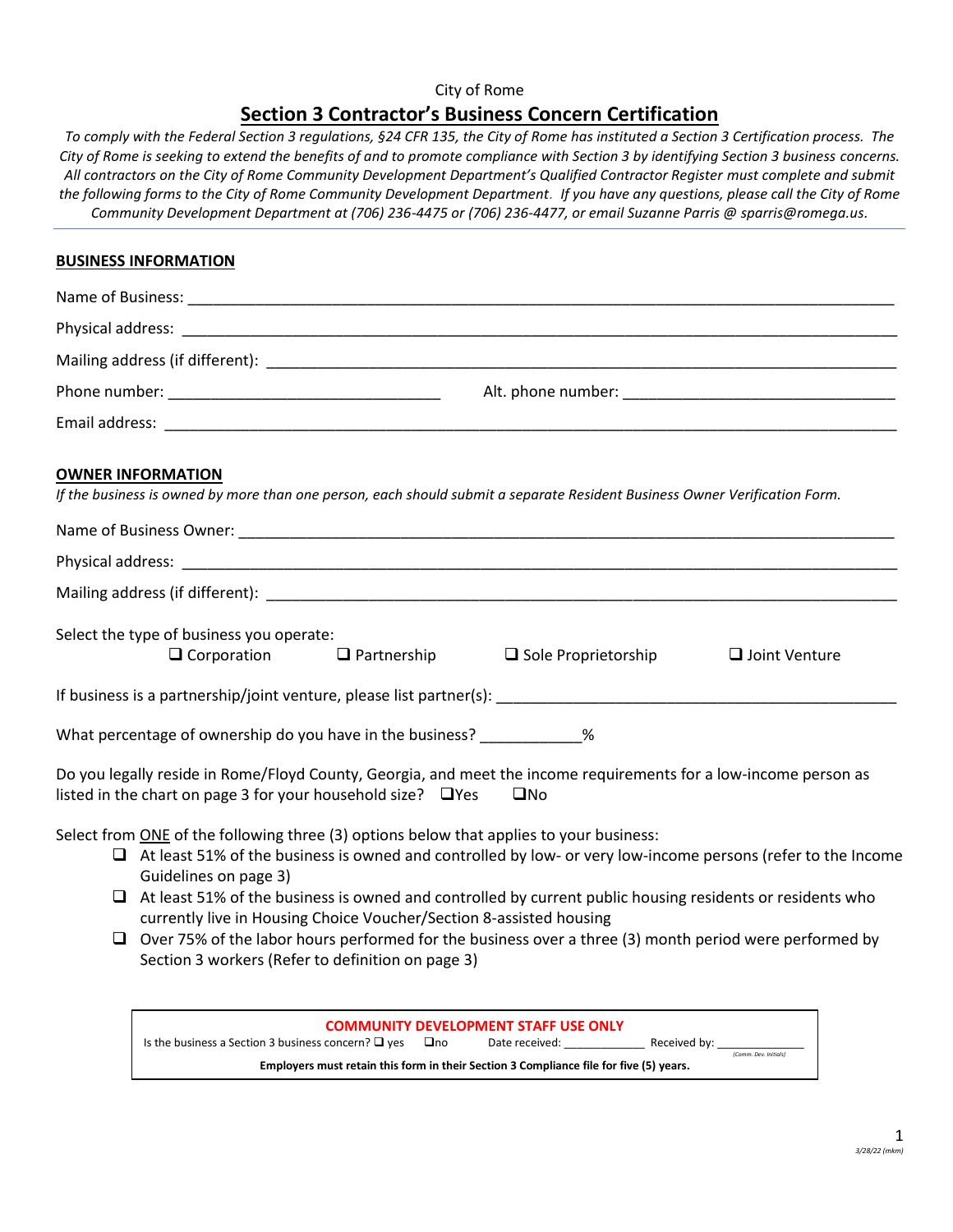### **WORKFORCE CERTIFICATION**

*A business can be certified as a Section 3 business concern if at least 25% of all labor hours are performed by Section 3 workers and 5% of all labor hours are performed by Targeted Section 3 workers (see page 3 for definitions & eligibility guidelines). For your business to be eligible under this criterion, you must provide the following information for all permanent, full-time employees. Use additional sheets if necessary.*

| <b>Name &amp; Address</b>      | <b>Date Hired</b><br>(MM/DD/YYYY) | Floyd<br>County<br>resident | <b>Meets the</b><br>household<br>income limits | <b>Current Public</b><br>housing resident              | <b>Current Housing Choice</b><br>Voucher/Sect. 8<br>participant | <b>List Job Title/Trade</b> |
|--------------------------------|-----------------------------------|-----------------------------|------------------------------------------------|--------------------------------------------------------|-----------------------------------------------------------------|-----------------------------|
| Name:<br>Address:<br>City/Zip: |                                   | $\Box$ yes<br>$\Box$ no     | $\Box$ yes<br>$\Box$ no                        | $\Box$ yes<br>$\Box$ no<br>(if yes, count as Targeted) | $\Box$ yes<br>$\Box$ no<br>(if yes, count as Targeted)          |                             |
| Name:<br>Address:<br>City/Zip: |                                   | $\Box$ yes<br>$\Box$ no     | $\Box$ yes<br>$\Box$ no                        | $\Box$ yes<br>$\Box$ no<br>(if yes, count as Targeted) | $\Box$ yes<br>$\Box$ no<br>(if yes, count as Targeted)          |                             |
| Name:<br>Address:<br>City/Zip: |                                   | $\Box$ yes<br>$\Box$ no     | $\Box$ yes<br>$\Box$ no                        | $\Box$ yes<br>$\Box$ no<br>(if yes, count as Targeted) | $\Box$ yes<br>$\Box$ no<br>(if yes, count as Targeted)          |                             |
| Name:<br>Address:<br>City/Zip: |                                   | $\Box$ yes<br>$\Box$ no     | $\Box$ yes<br>$\Box$ no                        | $\Box$ yes<br>$\Box$ no<br>(if yes, count as Targeted) | $\Box$ yes<br>$\Box$ no<br>(if yes, count as Targeted)          |                             |
| Name:<br>Address:<br>City/Zip: |                                   | $\Box$ yes<br>$\Box$ no     | $\Box$ yes<br>$\Box$ no                        | $\Box$ yes<br>$\Box$ no<br>(if yes, count as Targeted) | $\Box$ yes<br>$\Box$ no<br>(if yes, count as Targeted)          |                             |
| Name:<br>Address:<br>City/Zip: |                                   | $\Box$ yes<br>$\Box$ no     | $\Box$ yes<br>$\Box$ no                        | $\Box$ yes<br>$\Box$ no<br>(if yes, count as Targeted) | $\Box$ yes<br>$\Box$ no<br>(if yes, count as Targeted)          |                             |
| Name:<br>Address:<br>City/Zip: |                                   | $\Box$ yes<br>$\Box$ no     | $\Box$ yes<br>$\Box$ no                        | $\Box$ yes<br>$\Box$ no<br>(if yes, count as Targeted) | $\Box$ yes<br>$\Box$ no<br>(if yes, count as Targeted)          |                             |
| Name:<br>Address:<br>City/Zip: |                                   | $\Box$ yes<br>$\Box$ no     | $\Box$ yes<br>$\Box$ no                        | $\Box$ yes<br>$\Box$ no<br>(if yes, count as Targeted) | $\Box$ yes<br>$\Box$ no<br>(if yes, count as Targeted)          |                             |
| Name:<br>Address:<br>City/Zip: |                                   | $\Box$ yes<br>$\Box$ no     | $\Box$ yes<br>$\Box$ no                        | $\Box$ yes<br>$\Box$ no<br>(if yes, count as Targeted) | $\Box$ yes<br>$\Box$ no<br>(if yes, count as Targeted)          |                             |
|                                |                                   |                             |                                                |                                                        | <b>Total number of employees</b>                                |                             |
|                                |                                   |                             |                                                |                                                        | <b>Total number of Section 3 workers</b>                        |                             |
|                                |                                   |                             |                                                |                                                        |                                                                 |                             |

**% of workforce that is Section 3**

**% of workforce that is Targeted Section 3**

#### **BUSINESS CONCERN AFFIRMATION**

I affirm, under penalty of law, that the above statements are true, complete, and correct to the best of my knowledge and belief. I understand that businesses who misrepresent themselves as Section 3 business concerns and report false information to the City of Rome may have their contracts terminated as default and be barred from ongoing and future considerations for contracting opportunities. I agree to provide, upon request, documents verifying the information submitted to qualify as a Section 3 business concern. I understand that designation as a Section 3 business concern does not guarantee selection for contract opportunities.

**\_\_\_\_\_\_\_\_\_\_\_\_\_\_\_\_\_\_\_\_\_\_\_\_\_\_\_\_\_\_\_\_\_\_\_\_\_\_\_\_\_\_\_\_\_\_\_\_\_\_\_\_ \_\_\_\_\_\_\_\_\_\_\_\_\_\_\_\_\_\_\_\_\_\_\_\_\_\_\_\_\_\_\_\_\_**

**\_\_\_\_\_\_\_\_\_\_\_\_\_\_\_\_\_\_\_\_\_\_\_\_\_\_\_\_\_\_\_\_\_\_\_\_\_\_\_\_\_\_\_\_\_\_\_\_\_\_\_\_ \_\_\_\_\_\_\_\_\_\_\_\_\_\_\_\_\_\_\_\_\_\_\_\_\_\_\_\_\_\_\_\_\_**

Signature Date Date of the Contract of the Contract of the Contract of the Date Date Date

Printed name **Printed in the Prince of the Prince of the Printed title** Printed title